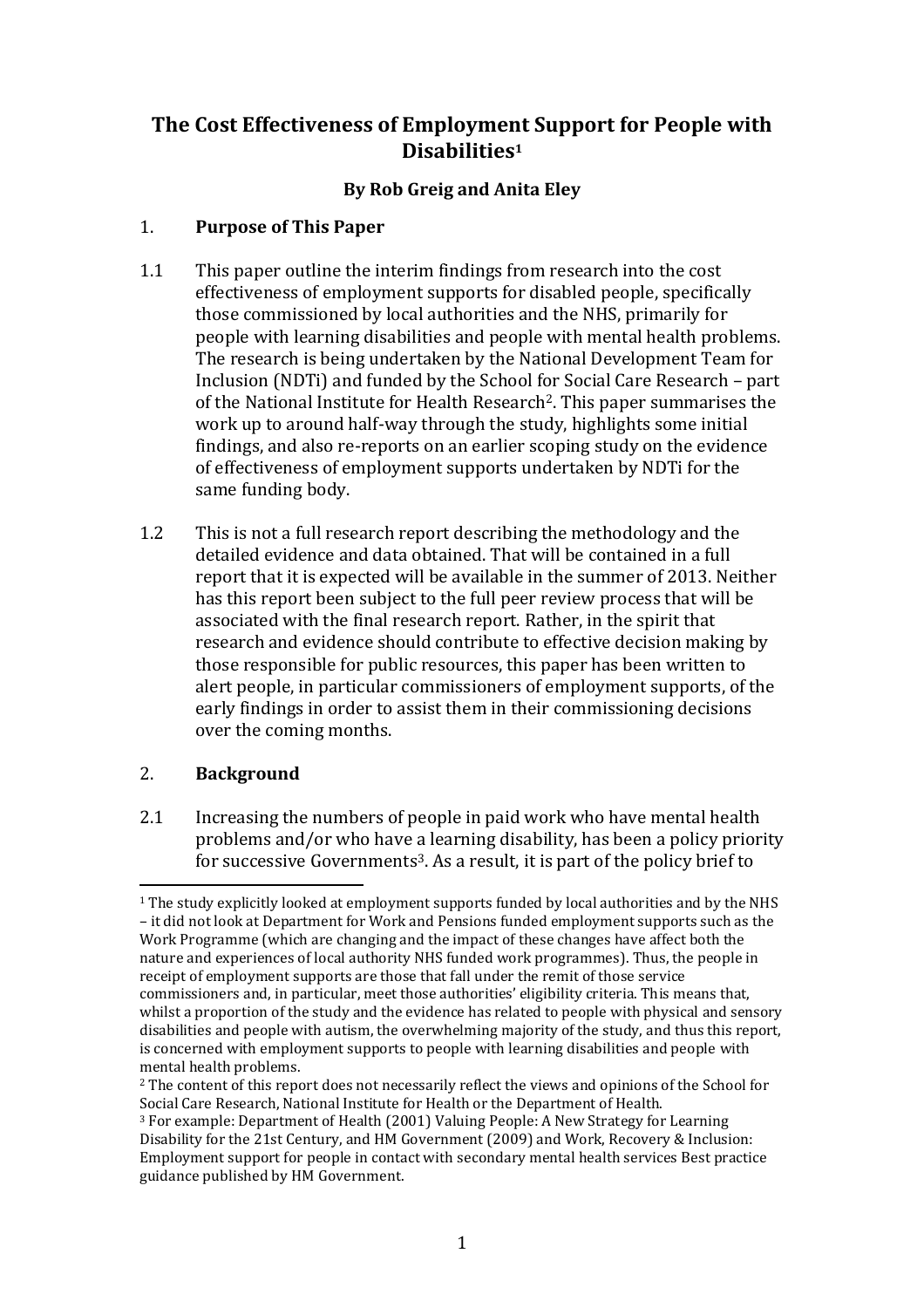both local Government and the NHS to ensure that people can access the support they need to obtain and retain employment. Whilst there is some acknowledged evidence about which particular forms of employment support are more likely to lead to people obtaining and retaining work<sup>4</sup>, there is widespread (substantially anecdotal) concern that:

- Many commissioners and those responsible for decision making about  $\bullet$ the delivery of employment supports are not using the evidence base to inform their decisions as to what services to commission
- There is little evidence available and/or being used by commissioners about the cost-effectiveness of the employment supports that are being put in place, and
- As a result, public money is potentially being spent, including in difficult economic times, in ways that are not the most likely routes to the achievement of the policy priority of supporting more people into paid employment.
- 2.2 In order to help develop evidence around these issues, NDTi submitted successful proposals to SSCR for two inter-connected studies that would:
	- 1. Scope the current evidence in relation to the cost effectiveness of employment support for disabled people
	- 2. Undertake a detailed study into current commissioning practice by local authorities and their NHS partners in order to understand what information they had on the cost effectiveness of employment supports and then seek to obtain new data and knowledge about cost effectiveness to inform future commissioning.
- 2.3 The scoping study was undertaken over the summer of 2011 and was published by SSCR in 20125. The study into cost-effectiveness was started in the autumn of 2011 and will be completed in the autumn of 2013. Details about the study can be obtained from the NDTi website<sup>6</sup>. The work consists of three main stages:
	- A survey of every local authority in England in order to obtain data on spend, activity and, where possible, outcomes achieved. This work is largely complete and the initial analysis of data on spend and activity forms part of this report. Work to further understand data on outcomes is still being collated.
	- A follow up study of a sub-set of eleven authorities to obtain more indepth information on spend and outcomes, and further qualitative data collection with six of those authorities to understand how they developed and implemented employment support strategies.
	- $\bullet$ Using the learning from the previous two stages, materials will be developed in the Spring of 2013 and made freely available to the field.

 $\overline{a}$ 

<sup>4</sup> [http://www.ndti.org.uk/uploads/files/SSCR\\_Scoping\\_Review\\_3\\_web\\_from\\_LSE,\\_July12.pdf](http://www.ndti.org.uk/uploads/files/SSCR_Scoping_Review_3_web_from_LSE,_July12.pdf) 5 [http://www.ndti.org.uk/uploads/files/SSCR\\_Scoping\\_Review\\_3\\_web\\_from\\_LSE,\\_July12.pdf](http://www.ndti.org.uk/uploads/files/SSCR_Scoping_Review_3_web_from_LSE,_July12.pdf) also this and other SSCR scoping reviews can be found at<http://sscr.nihr.ac.uk/scopingreviews.php> <sup>6</sup> [http://www.ndti.org.uk/uploads/files/Employment\\_support\\_-\\_research\\_summary.pdf](http://www.ndti.org.uk/uploads/files/Employment_support_-_research_summary.pdf)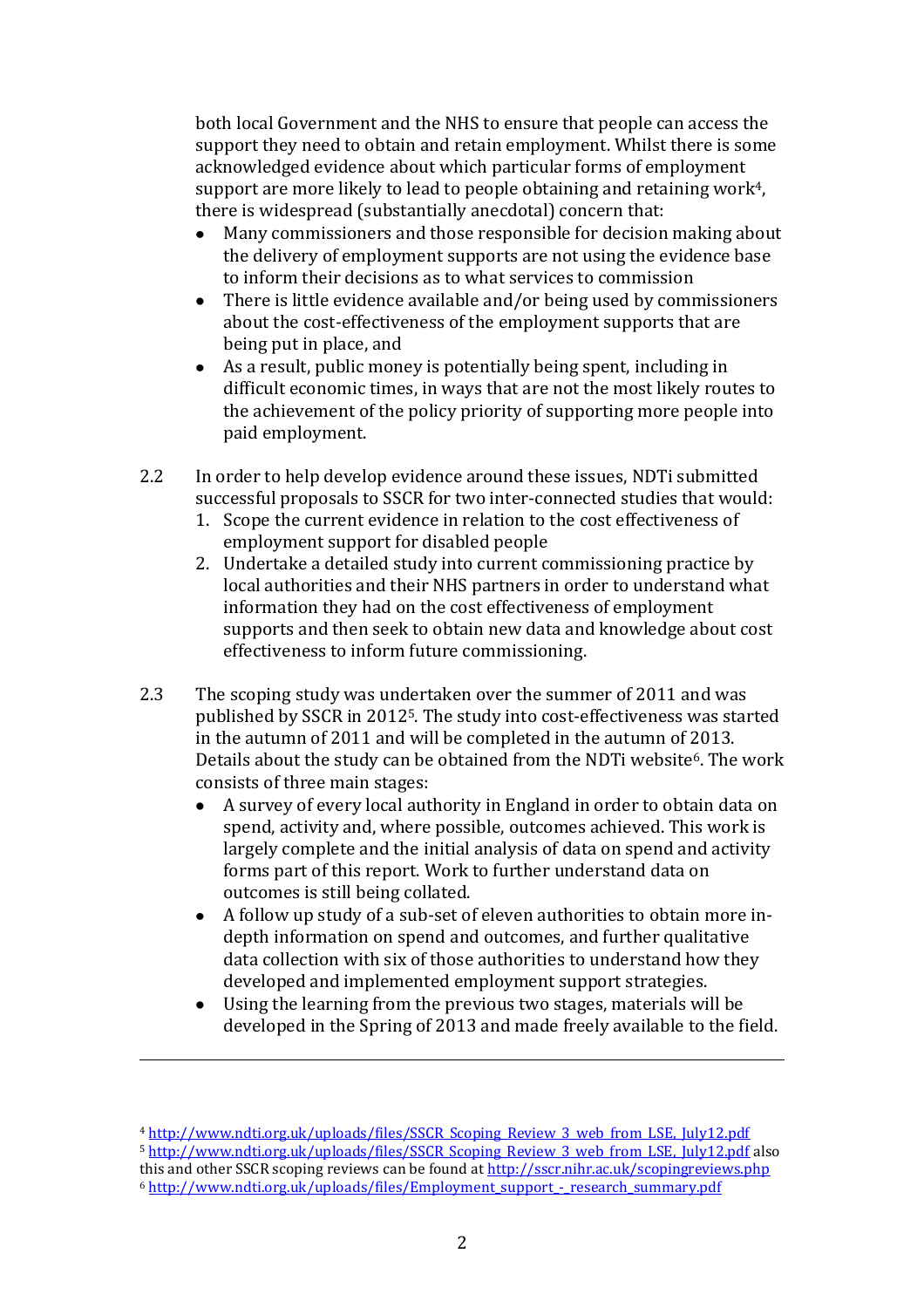A programme of action learning will be instigated to support people to use the materials. This programme, in itself, will be studied in order to gather learning about how authorities and their partners utilise the learning materials, with a view to (i) refining them for future use and (ii) providing additional evidence about effective implementation strategies.

## **3. The Existing Evidence Base**

- 3.1 The scoping review focused on two client groups (people with learning disability and those with mental health problems). We defined 'paid employment' as being a retainable, paid role within an open, competitive employment market (including the option of self employment), and which provided a significant number of hours of employment (often defined as 16 hours per week or more). Some employment support approaches may not share this definition; however in the review we included anything that could be seen as a 'potential step' towards the end goal as defined.
- 3.2 The field of employment support in the UK is currently characterised by a complex, interrelated array of approaches, pilots and schemes, which frame the issue in a variety of ways. In order to present evidence relating to these different approaches, we grouped models of employment support (and evidence relating to those) into six main categories:
	- 1. Models targeting job retention / career advancement
	- 2. Models that begin with finding a particular paid role, then provide support to do/stay in that role
	- 3. Models that provide training/job preparation in the setting of a mainstream work place (but not necessarily the one in which they will go on to work)
	- 4. Models that provide training / job preparation in a sheltered and/or unpaid environment, as a route into open employment
	- 5. Models & approaches that focus on specific life stages & client groups
	- 6. Approaches that focus on mechanisms how support might be accessed and/or funded.

#### Conclusions and key messages

- 3.3 The scoping review produced the following main conclusions:
	- There is acknowledged evidence that Supported Employment (within the learning disability field) and Individual Placement and Support (IPS) (within mental health) are the most effective solutions to supporting people into paid jobs, and there is more economic evidence in support of these approaches than for others.
	- $\bullet$ The type of economic analysis that has predominated in those studies reviewed is comparative Cost Benefit Analysis i.e. is it more or less cost effective to the public purse as a whole to support disabled people into work rather than support them through activities such as day centres. Relatively little in the way of overall Cost Effectiveness analysis seems to have been published, i.e. considering the relatively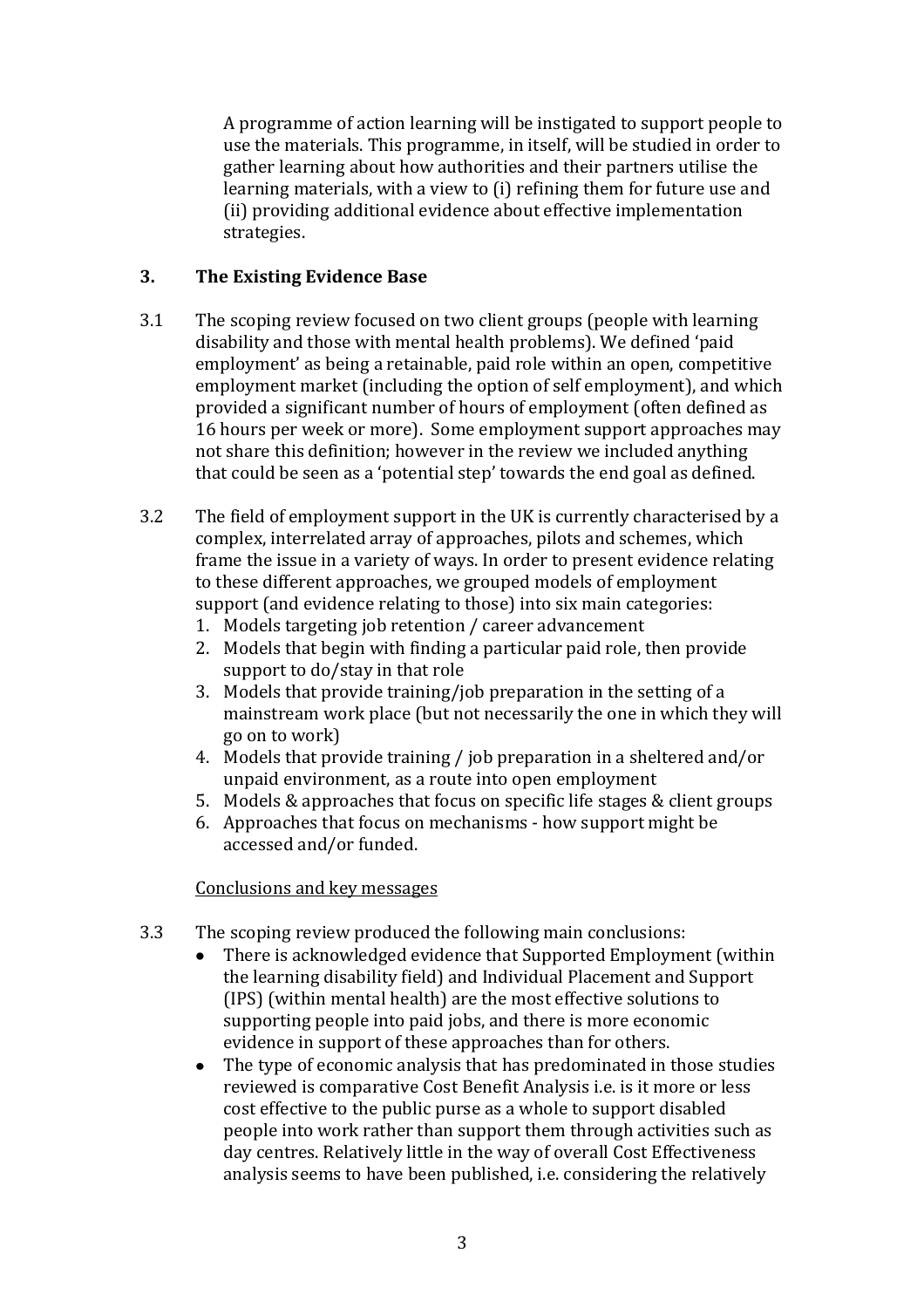simple relationship between the total amounts that have been invested in a scheme, and how many people have successfully gained jobs as a result. The lack of this makes it difficult for commissioners to understand whether they are commissioning effective and successful services or not.

- This problem is compounded by evidence of variability and liberal interpretation of how to deliver 'Supported Employment' and IPS (sometimes called model fidelity). This means that a service using the label of an evidence based approach may be doing different things to that which underpinned the evidence of successful outcomes – thus making it still more difficult for commissioners to know what is / isn't a cost effective employment support service.
- There also remain gaps and inconsistencies in the existing evidence, for example in relation to 'real' savings to the taxpayer if the majority of work gained is part time, and people remain on benefits.
- Recent research into newer approaches beyond Supported  $\bullet$ Employment and IPS has been more limited. Few of these alternative approaches appear to have been spread or sustained at a national level - which has limited the capacity to develop robust evidence.
- From a cross client group perspective, there is common ground between the employment support models that have developed within the mental health and learning disability fields, but with limited crossover between the two, in terms of either evidence or delivery. However the review also highlighted ways in which models might need to be tailored in order to respond to individuals who have different issues and needs.

The full detail of the scoping review can be found on the NDTi website7.

## **4. The New Research Study**

 $\overline{a}$ 

- 4.1 Building upon this evidence, the second grant from SSCR is being used to try and build evidence about Cost Effectiveness in employment supports and understand more about how commissioners go about commissioning different types of employment support and implementing employment strategies.
- 4.2 Questionnaires were sent to every local authority in England and to every PCT. (Broadly speaking, employment support for people with learning disabilities are commissioned by local authorities, whilst those for people with mental health problems are commissioned both by local authorities and by the NHS). Data was sought about the commissioning of both mental health and learning disability employment related services – together with any data on wider aspects of disability employment.
- 4.3 Ninety nine responses were received, covering a total of 83 local authority areas – a response that exceeded initial expectations. Whilst the

<sup>7</sup> http://www.ndti.org.uk/uploads/files/SSCR\_Scoping\_Review\_3\_web\_from\_LSE,\_July12.pdf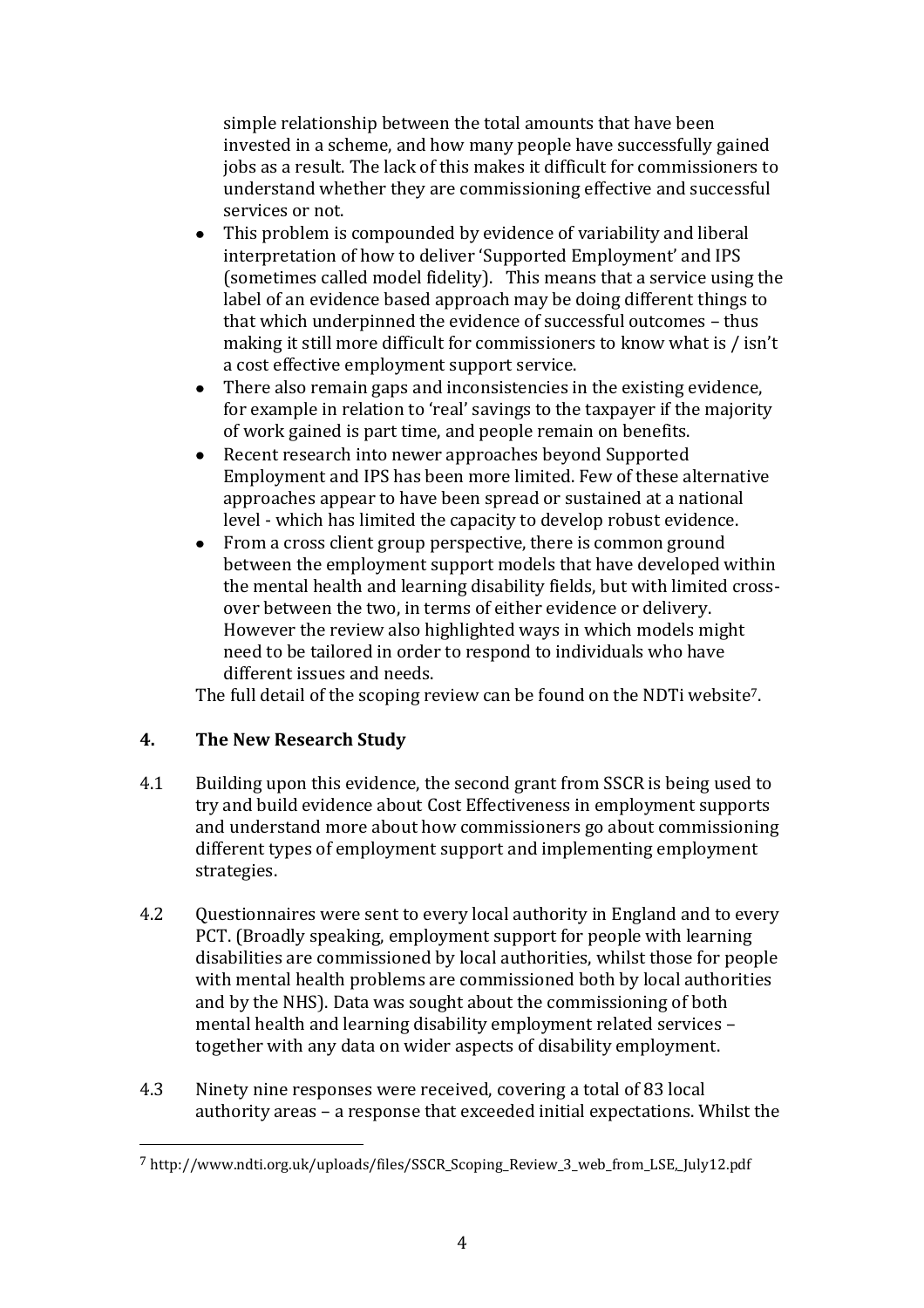depth and quality of the data varied, the research team followed up information where possible to clarify and validate the information. As previously noted, full details of the methodology and the data received will be published as part of the full research reporting process in due course. However the following points are worth making at this stage:

- A good level of response was received in relation to both NHS and social care budgets – though with more information about social care than about the NHS
- The responses were from a broadly representative sample of  $\bullet$ authorities in terms of geography (though with a slight proportionate under-representation from London and over-representation from the north east) and from types of local authority (though again with a slight under-representation on London Boroughs and overrepresentation of County and Metropolitan authorities).
- Authorities were asked to describe the degree to which the figures they returned were rough estimates or calculated, accurate figures. The majority of authorities stated they were supplying more calculated, accurate figures, and further follow-up data analysis work is being focused upon those authorities (this being used by the research team as a measure of data confidence).

#### Initial Findings

4.4 There are three initial findings that NDTi wish to share with the field at this stage – prior to the detailed analysis that will be made available over the coming year.

#### *Changes in Spending Levels*

- 4.5 This issue is obviously of interest at a time of general financial pressures. We asked specific questions about actual spend in 2010/11, 2011/12 and budgeted spend for 2012/13. We also asked two 'impressionistic' questions, without asking for the detailed figures, namely whether:
	- Spending had increased or decreased over the last five years, and  $\bullet$
	- Whether it was anticipated that spending on employment support would change in the near future.
- 4.6 The responses to all these questions not unsurprisingly showed a variety of different trends - including authorities where spend on employment support was increasing significantly (e.g. as a consequence of a decision to move investment from more traditional day services into more employment focused supports) and authorities where spend on employment support was decreasing or even stopping totally.
- 4.7 Taken across the piece, three notable provisional observations can be drawn from the analysis:
- 4.8 Change over Three years. The three-year period where we sought detailed figures showed a general pattern of increases from 2010/11 to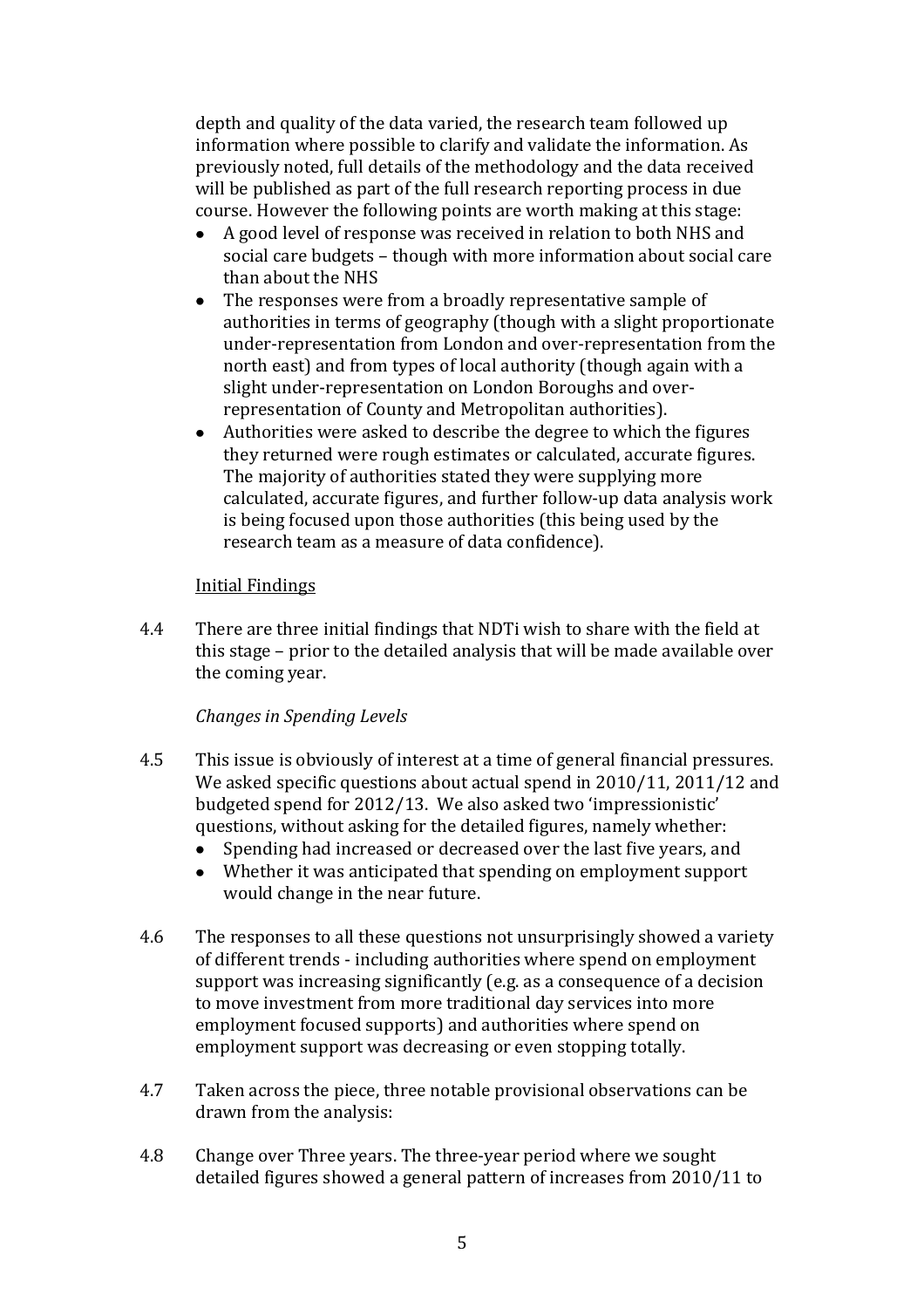2011/12, but then a decrease from 2011/12 to 2012/13 to a level just below that of the first year. In other words, following increased spend, those increases appear to be being reduced to at or below previous levels.



4.9 One interesting factor is that there appears to be a greater degree of budget protection being applied to NHS budgets than to social care budgets. Integrated budgets appear to have been the most protected – although the number of budgets that this applies to is small. Further analysis is being undertaken to determine if these differences between budgets are statistically significant or not. (There is some doubt about the accuracy of some of the 'cut completely' returns which is being followed up).

| TABLE 6: Changes in budgets<br>2011/12 to 2012/13 | ⋔<br>Increase | Equal      | Ψ<br><b>Decrease</b> | N<br>Cut<br>completely |
|---------------------------------------------------|---------------|------------|----------------------|------------------------|
| Social Care Budgets (n 69)                        | <b>30%</b>    | <b>26%</b> | 41%                  | 3%                     |
| Health Budgets (n 35)                             | 29%           | 34%        | 26%                  | 11%                    |
| Combined budgets (n 17)                           | <b>47%</b>    | 12%        | 41%                  | $0\%$                  |

4.10 Change over Five Years. Although specific data on a five year period was not sought, the answers to this question indicated clearly that spend levels had increased over this period – with only 22% of respondents stating they were spending less than they were five years previously, with 22% spending the same and 44% spending more. Again, this trend is more noticeable in NHS budgets – i.e. NHS spending has been generally increasing over this period whilst social care spending remaining static or is even reducing.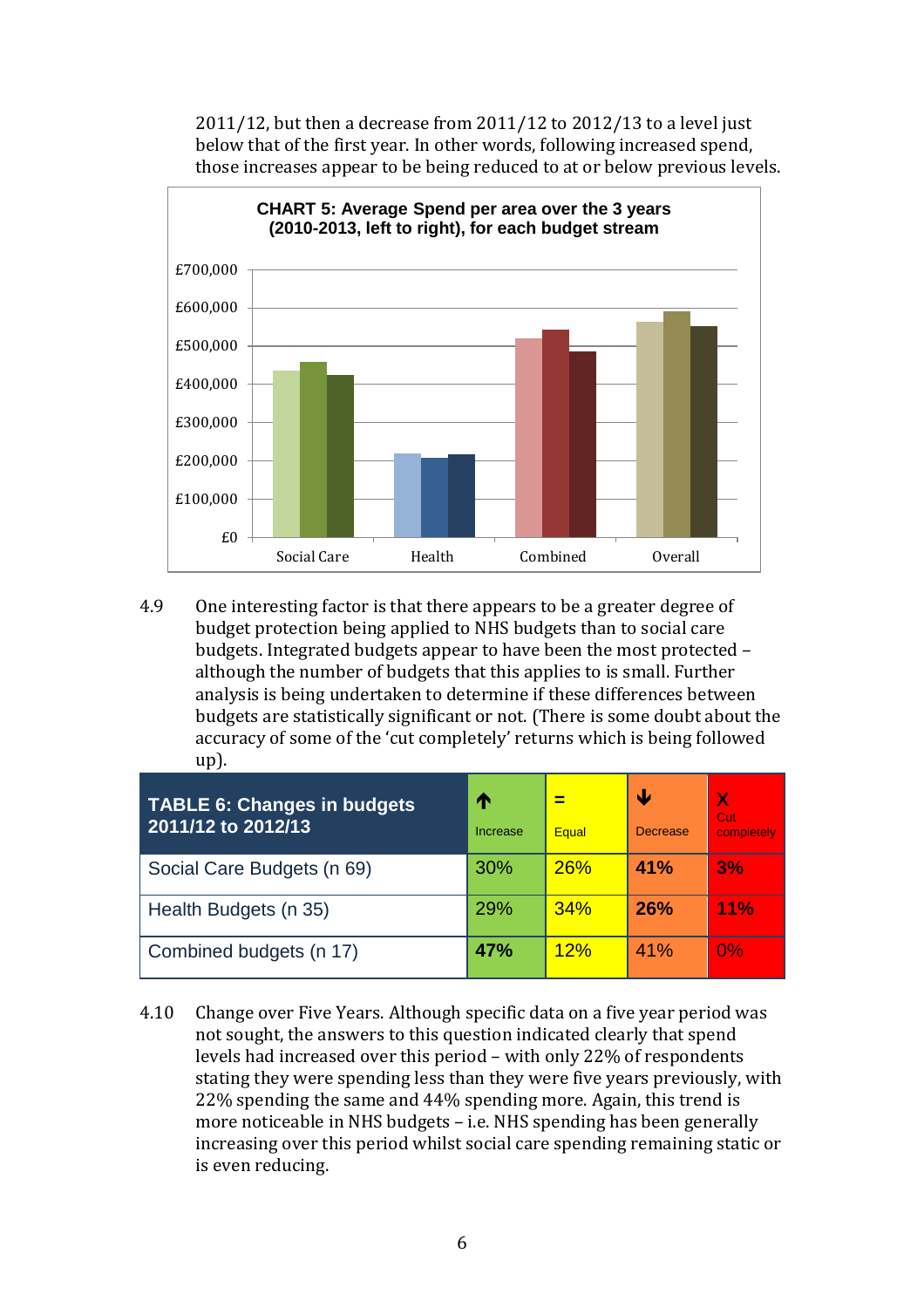

- 4.11 Taking the three and five year figures together, two issues emerge that will be further explored in the next stage of the research:
	- $\bullet$ Why has there been an increase from five years ago but the apparent start of a decrease now? We can hypothesise that this may have been connected to national policy priority from around 2002 to around the end of the decade – including the PSA 16 indicator on people in paid work – and the resultant knock-on effect on local spending priorities – with the current economic climate then leading to reductions this year.
	- Does the preliminary finding that NHS budgets appear to have been more protected over the last year or so reflect changes in spend and priority between client groups? Generally, the NHS budgets will be mental health focused as almost all (if not all) learning disability employment support is nowadays commissioned by local authorities.
- 4.12 Projected changes in the future. Respondents were invited to comment on the changes they expected to take place in spend and commissioning practice over the next few years. These returns were analysed to identify prevailing expectations. Notwithstanding the previous comment on spend levels reducing in 2012/13, the most commonly described changes tended to be around expansion and/or review of services, rather than reduction.

#### *Data Available to Inform Commissioning Decisions*

- 4.13 As previously noted, a good response was received to the questionnaire particularly considering that commissioning staff are currently under significant pressure. From the information we received, four provisional conclusions can be drawn that need to be considered as a whole:
	- a. The vast majority of commissioners have basic financial information about overall spend levels on employment support.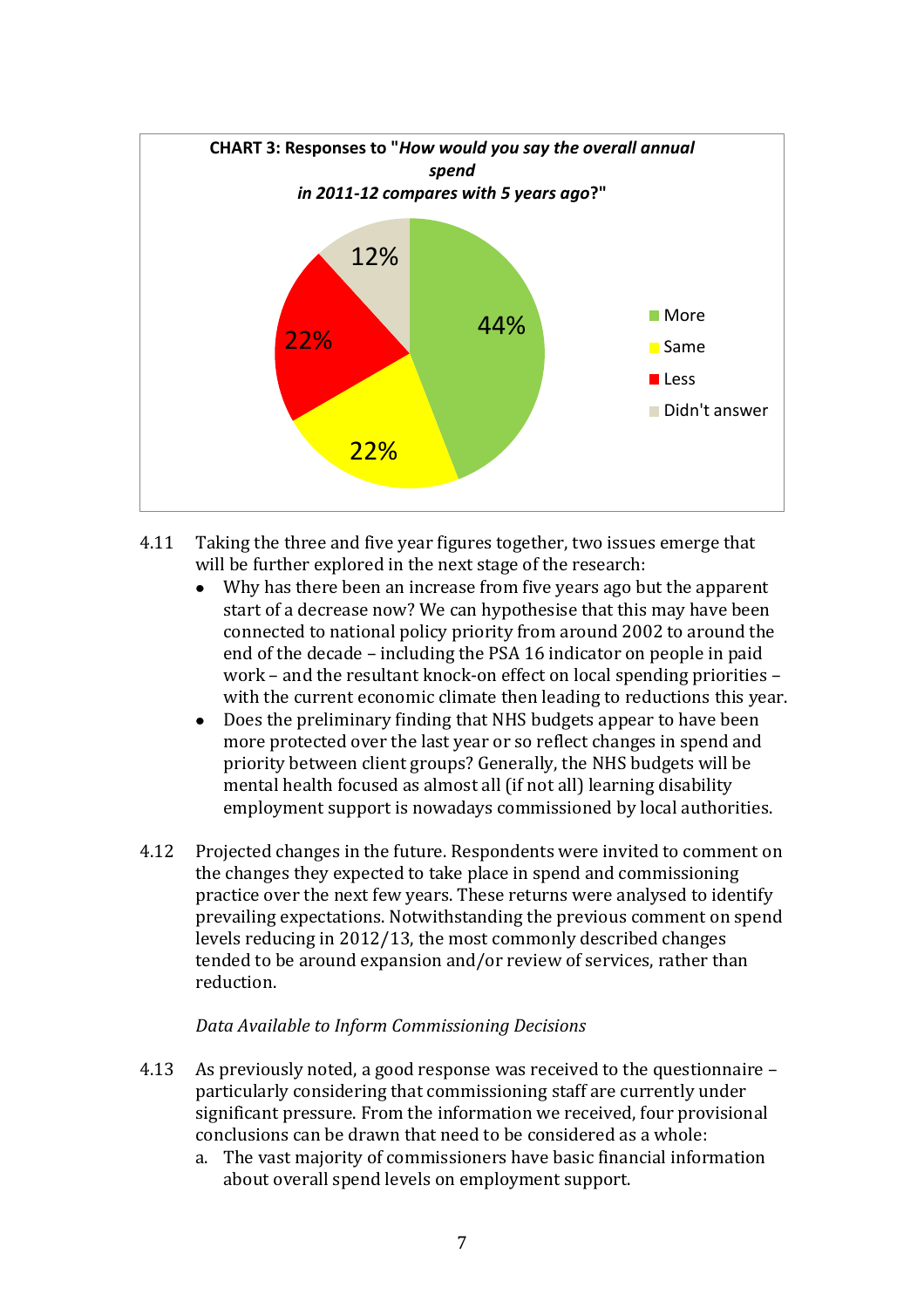- b. However, 44% of respondents were not able to provide us with a breakdown of what the total employment support budget is spent on i.e. how much they are spending on different types of employment related support. Whilst in a few cases this was stated as a function of current pressures within the authority making it impossible to return the data to us, the overwhelming reason given was that such disaggregated data was not held or available internally.
- c. 66% of respondents stated that they collected data on the numbers of people that are supported into employment as a result of their investments – 15% stated they did not and the remainder did not answer the question.
- d. When asked about outcomes data, an initial analysis of returns indicates a focus on factors such as numbers of people gaining and retaining jobs, with fewer authorities (around 50-60%) gathering data on types of jobs or complexity of disabilities of people gaining employment and still fewer (up to 25%) collating data on wider service impact such as whether getting a job affected people's demand for other types of social or healthcare services.
- 4.14 These preliminary findings raise two fundamental questions for the research team. Firstly we know from the earlier scoping study that some types of employment support are more 'evidence based' than others. If a substantial proportion of commissioners do not have access to information about how much they are spending on different types of employment support that they are commissioning, how do they know if they are commissioning evidence based services or not? Secondly, even if there is data obtained on total number of people gaining work (point c above) or some of the more detailed outcomes information indicated in point d above, if this cannot be compared against a breakdown of spend on the type of employment support being commissioned, how do commissioners know and understand which employment support services are being effective and thus which approaches they wish to commission in the future?

#### *Personal Budgets*

- 4.15 The questionnaire asked a specific question about personal budgets, i.e. whether people are allowed to spend their personal budgets on employment support and, if so, what information the commissioners had about that.
	- 76% of respondents stated that people are allowed to use personal  $\bullet$ budgets for employment support. 12% responded that they were not and 11% did not respond.
	- Only 28% of respondents however actually knew that people were  $\bullet$ using their personal budgets for employment support. 17% knew that they were not and 35% did not know either way. The remainder did not respond.